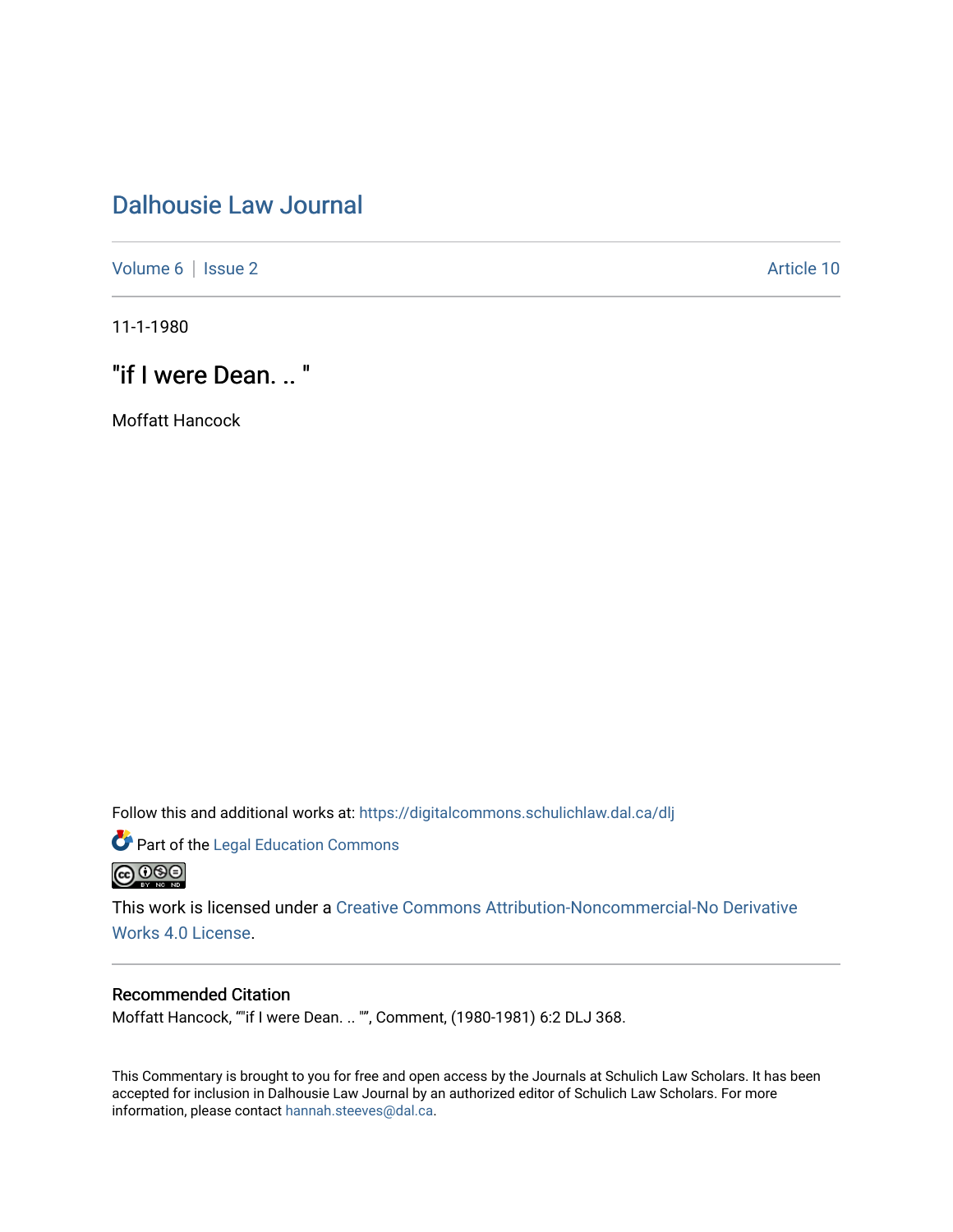Moffatt Hancock\* **"if I** were Dean. **.. "**

*"It is the crowning glory of this law school that it has kindled in many hearts an inextinguishable fire."*

*Mr. Justice Holmes'*

Willis Reese's droll, colloquial, and slightly tongue-in-cheek remarks about what makes a law school "great" recall the success achieved by the law teachers of the late nineteenth and early twentieth centuries in establishing what came to be the exclusive system of legal education in the United States and building up those famous law schools that are its oldest exemplars. As late as 1890 the vast majority of law students were trained by a haphazard combination of clerking in lawyers' offices and private study. A much smaller number attended a type of law school that offered a course of lectures (usually for two years) followed by simplistic examinations or none at all. Graduation from high school was the normal entrance requirement.

In the 1870's and 80's, against a barrage of hostile criticism, the Harvard Law School introduced what President Elliott called "the catechetical method" of class instruction requiring diligent analysis of cases by the student *before* the class. Examinations were *not* easy and three years of study were required for the LL.B. degree. Entrance requirements were gradually raised until only college graduates were admitted.

In the competitive struggle to attract the brightest students by offering the best training for the bar, Harvard and the few schools that quickly adopted its methods demonstrated that their graduates became more competent practitioners than most of those trained by other methods. The alumni of the better schools carried the benefits of their superior instruction into teaching law as well as practising. In time all university law schools copied the Harvard system.

These historical events, through which the famous "national" law schools established their reputations clearly support Willis

<sup>\*</sup>Moffatt Hancock, B.A., S.J.D., LL.D.; Marior Rice Kirkwood Professor of Law, Emeritus, Stanford University; formerly Viscount Bennet Professor of Law, Dalhousie University.

*<sup>1.</sup> Collected Papers,* at p. 48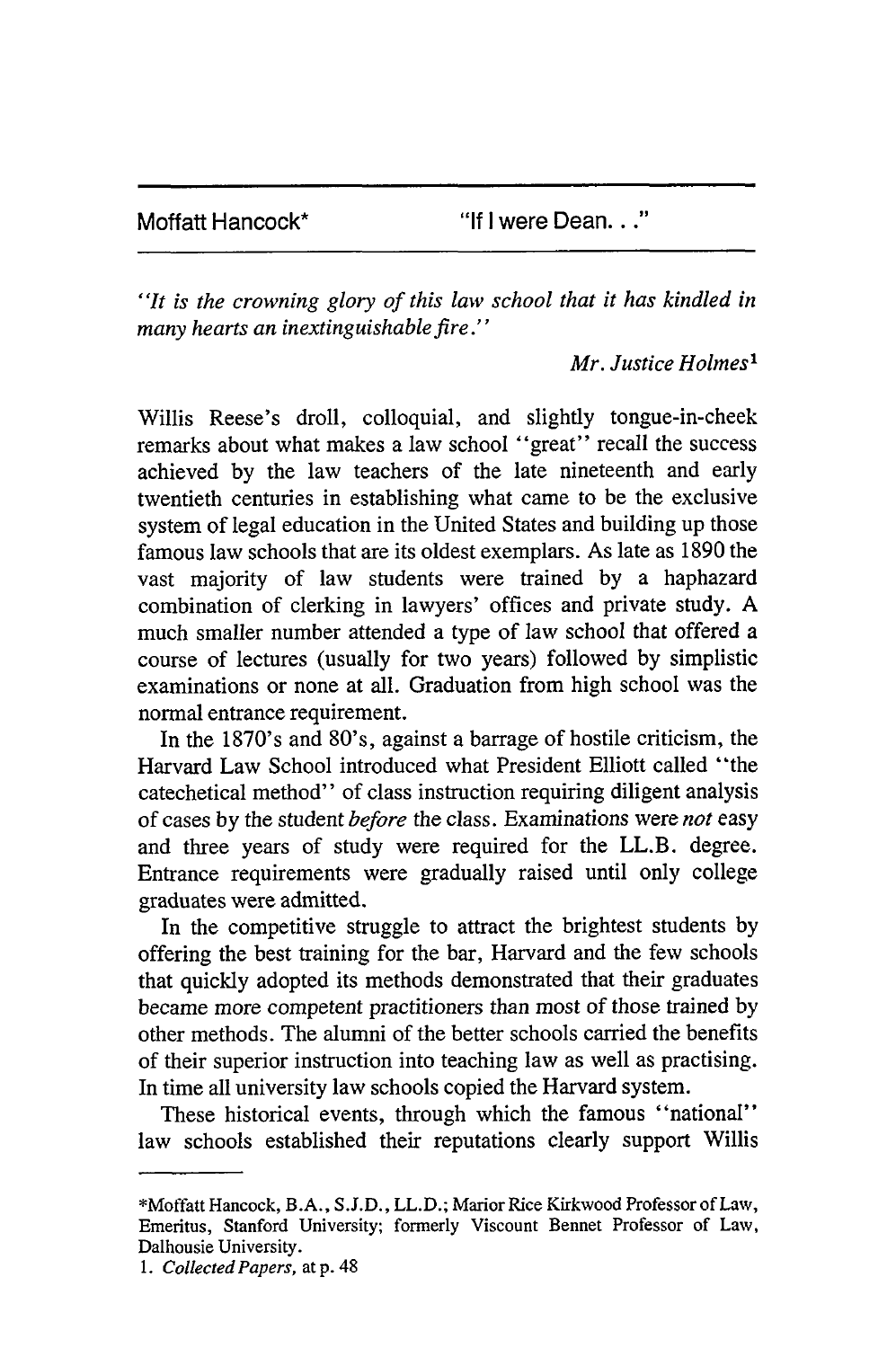Reese's suggestion that a "great" law school attracts highly qualified students, trains them well and so, over a period of time, produces a distinguished body of alumni. The distinguished alumni by their own achievements and their support of the school, attract highly qualified students to it in the future.

In considering the strategies by which a law school might attain this kind of greatness a distinction should, perhaps, be recognized between schools that receive direct financial support from the government and those that do not. The former are expected to respond with greater sensitivity to popular demand for a legal education, especially the aspirations of influential minorities. The private schools have greater freedom to limit their enrolment if they wish. Since they usually have to charge higher fees than do those having state support, a limited enrolment policy enables them to offer a different kind of learning experience with more small classes. (While I personally enjoy the dramatic tensions of a large class as Willis Reese describes them, I have no doubt that a good many students receive more encouragement and inspiration to study and take part in class discussion from classes of, say, 35 or less).

Since about 1950 the Stanford Law School has limited its entering class to 160 students. Since about 1965 it has received several thousand applications annually from very highly qualified students in every part of the United States. There is a strong consensus of faculty opinion that this limited enrolment policy has helped to create an environment that, directly or indirectly, attracts desirable students.

Willis Reese's contention that a school striving for greatness might harbour among its faculty persons who did not write and publish does not accord with the historical tradition described above. The teachers who established that tradition were not content merely to train students in class; they insisted upon demonstrating what excellent legal writing should be like. Their standards were high; many of them could read medieval Latin and law French. Some, such as Hohfeld and Bingham, undertook to recast the basic methodology of analysis, interpretation and evaluation of judicial opinions.

There is an inherent contradiction in the very idea of teaching as an activity distinct from writing because writing is part of the teaching task. No good teacher would want to leave his students with nothing better than his extemporaneous remarks in the course of a class discussion as a statement of his considered views. He will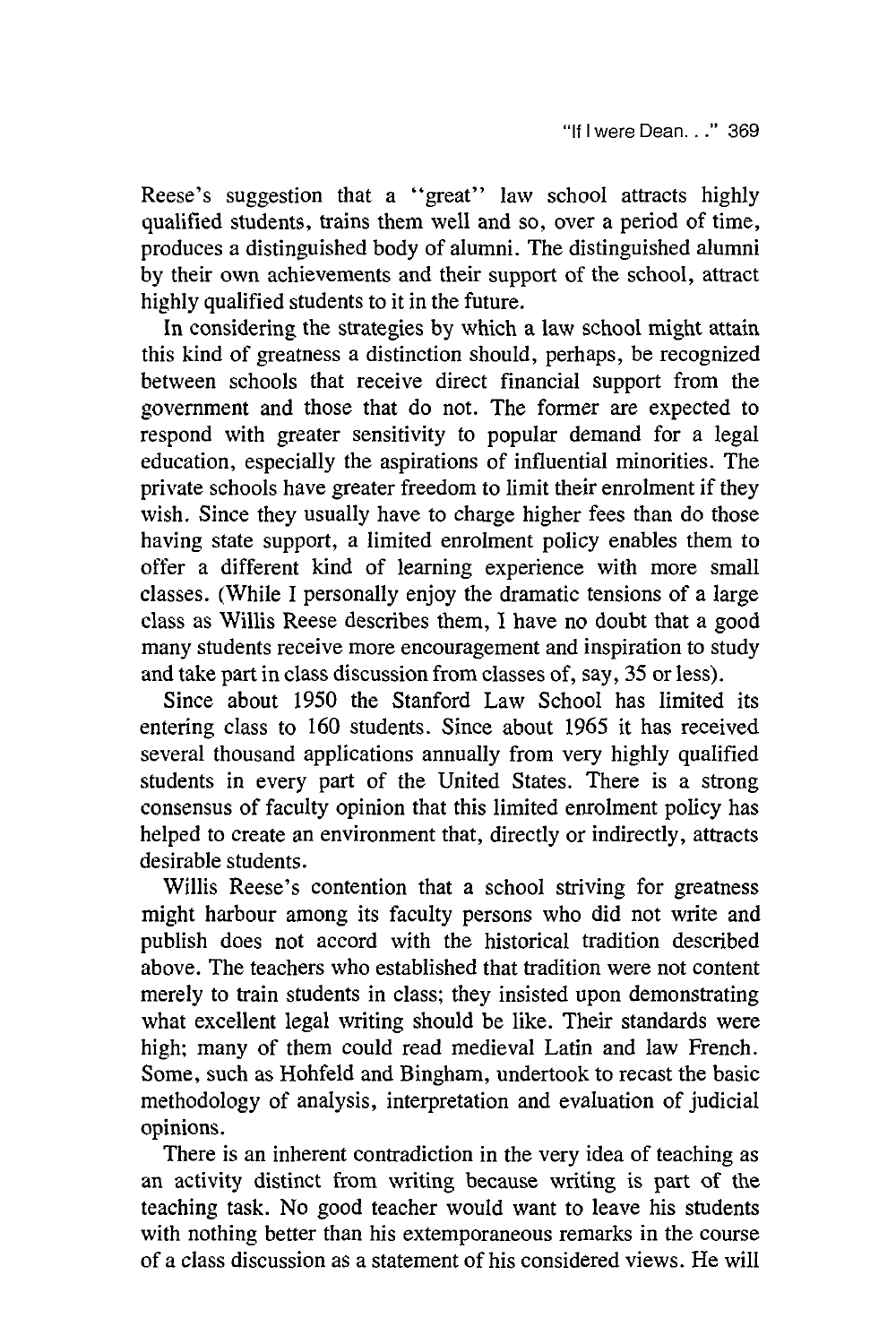naturally want to subject his hastily expressed ideas to the testing process of reducing them to writing. By publishing he can (1) secure a generous supply of reprints which his students can peruse in the library,  $(2)$  perhaps assist teaching colleagues in his field  $-$  judges, and others interested in it, and (3) modestly enhance his own reputation and that of his school.

From a dean's point of view the written product of a person whom he is considering for his faculty is virtually the only reliable guide to her or his intellectual caliber. Many senior professors consider classroom visitations undignified, unseemly and often unproductive. Student evaluations (through no fault of most of the students) are highly unreliable and downright dangerous. Some of the most brilliant teachers of the past would have received only a handful of affirmative votes in these thinly-disguised popularity contests. According to Stanford tradition, Wesley Newton Hohfeld was three times annually elected "All-American Son of a -----" by students of the Stanford Law School. If I were a dean I would never accept anyone on my faculty who had not shown talent and enthusiasm for excellent legal writing - by doing it.

The remarkable prestige of the better U.S. law schools (not just the top ten) is attested, not only by the eagerness of lawyers to hire their promising graduates (and of judges to hire them temporarily as clerks) but also by the schools' power to attract their very best graduates to a career of teaching and critical scholarship despite the alluring prospect of great financial rewards in practice. But few law schools are satisfied merely to carry on the successful traditions of the past. The spirit of innovation and experiment pervade their faculty and committee debates; new techniques in legal education are continually being discussed and tested. Time alone will tell whether these innovations will make any important improvement in the highly successful system that has been developed.

### *Clinical Training*

For ten years Professor Anthony Amsterdam of Stanford has been working on a teaching technique that gives the student the simulated experience of litigating a case through the phases of counselling, pleading, motions, trial, etc. In recognition of his work the school has received funding for a permanent chair in this kind of clinical instruction and a Carnegie grant of \$172,000 to support the program. In the words of Dean Charles Myers this technique marks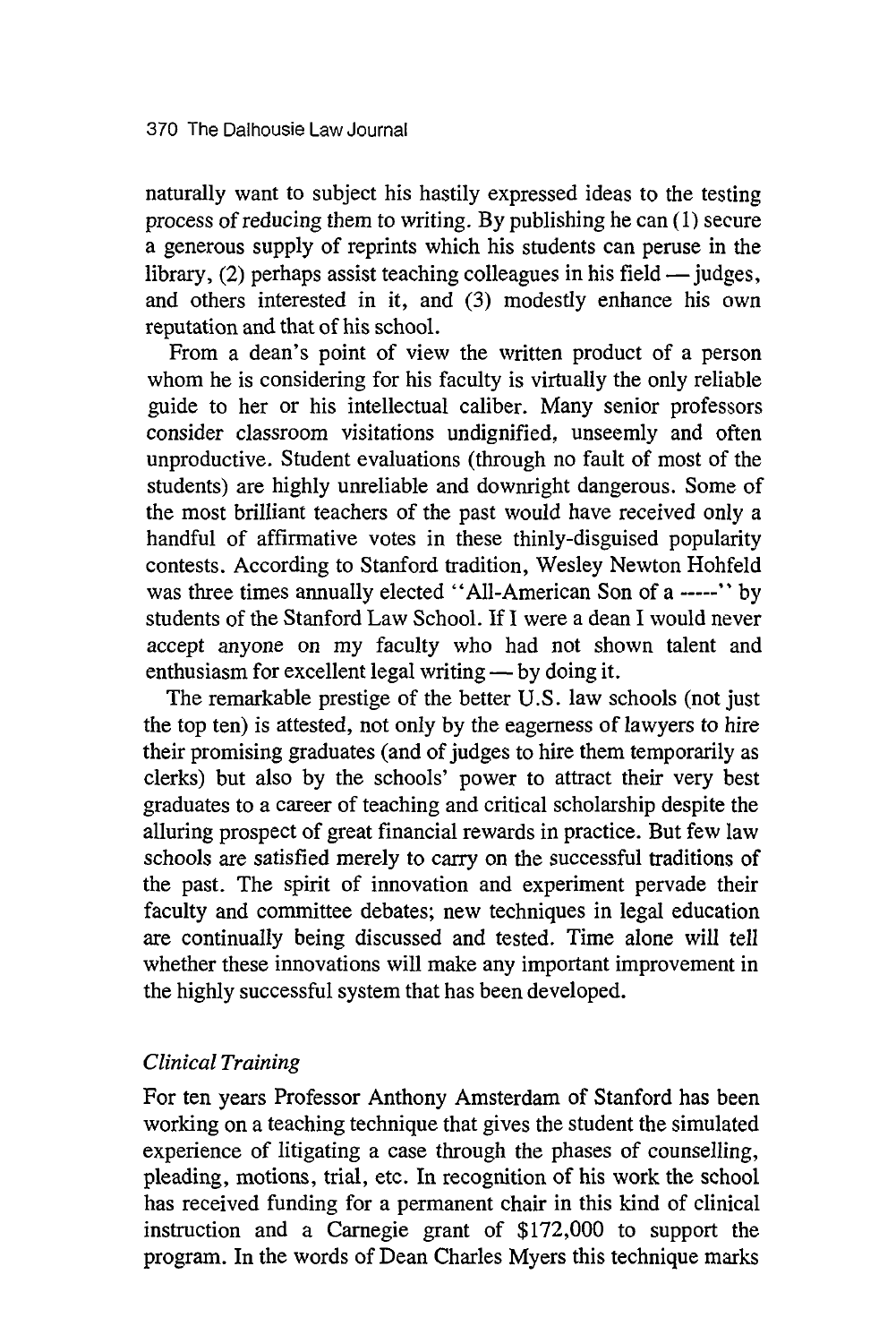"the most significant advancement in legal education since the casebook".<sup>2</sup>

# *Extern Programs*

To satisfy the yearning of some students for a different kind of learning experience, a few schools will give full credit for one semester spent working in a government agency or clerking for a judge. The Associate Dean studies and approves each student's program before it is undertaken. The student is required to write a detailed analysis of his experience under professorial supervision.

# *Degree After Two Years' Study*

As Willis Reese indicates, some law teachers believe that students receive sufficient academic training during the first two years of law school and should then be free to begin their practical training (working for a law firm or clerking for a judge). How curious to reflect that thirty years ago a favorite subject of faculty debate was the four year law school program, actually adopted by several schools! Since many members of the bar view with alarm the rapidly increasing number of new law school graduates per year, the proposed two-year program would doubtless meet with intense opposition which the law schools do not want to provoke. Stanford has cautiously approved a degree obtainable after two years of study, carefully labelled NON-PROFESSIONAL (Master of Jurisprudence). Though rarely applied for, it gives a student who has decided to abandon the study of law something to show for his work.

Concerning Canadian law schools at their present stage of development, I can add but little to the observations and insights of Max Cohen and John Willis. However, John Willis' remarks about young Canadian law teachers pursuing graduate studies at famous U.S. law schools will certainly excite some comments; so here is mine. I have always thought that the Canadian practice of encouraging young, aspiring law teachers to study abroad for a year (usually, though not exclusively, in England or the U.S.) was a unique and an admirable device for infusing a cosmopolitan, well-informed outlook into the law schools and their universities. (Most American law teachers have never lived outside the U.S. except as tourists). But now John Willis strongly opposes such

<sup>2.</sup> *15 StanfordLawyer* (1980), atp. 42.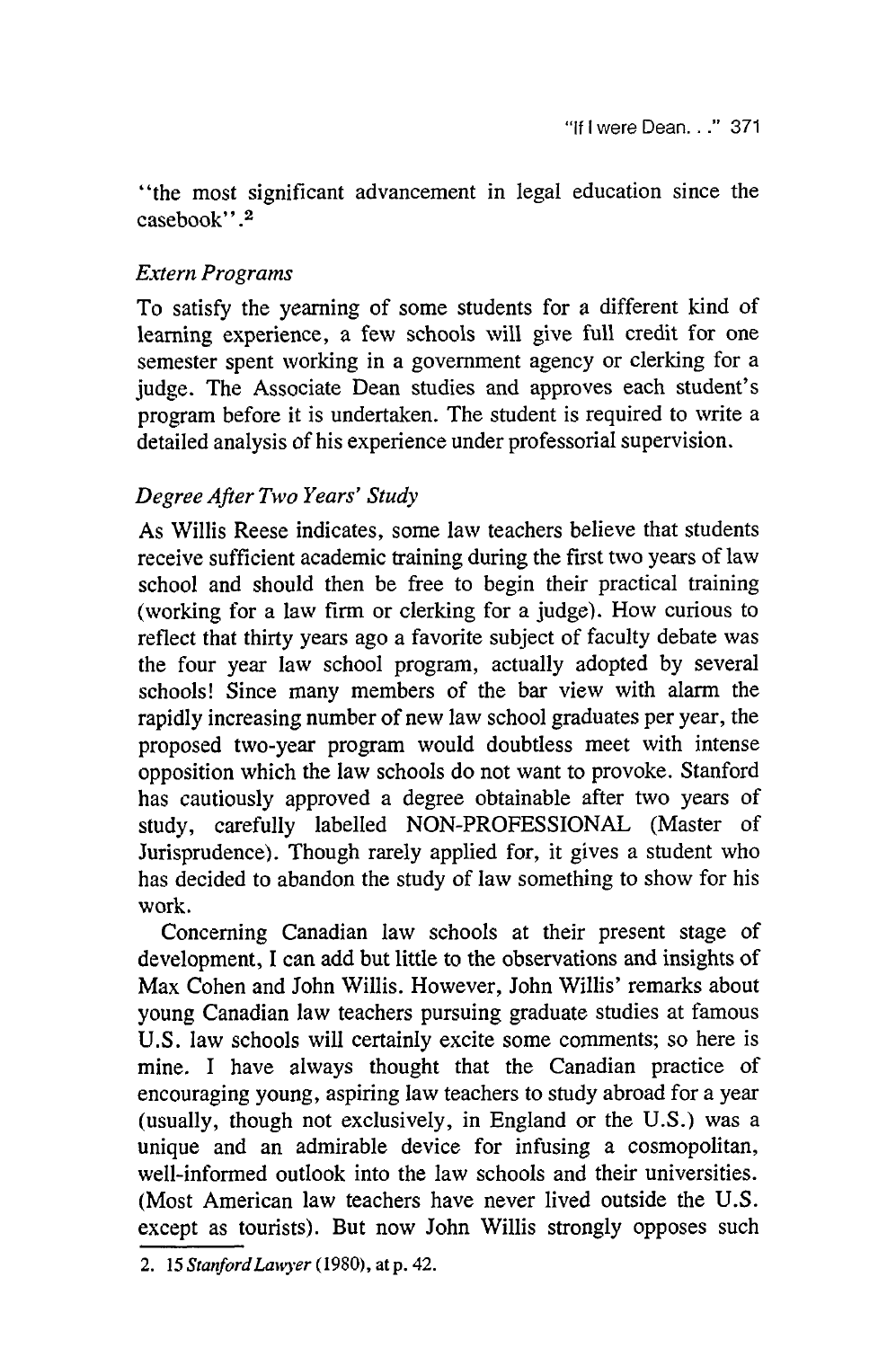graduate study in the U.S. because "our embryo law teachers who go there find themselves immersed in ways of thinking about law that are quite alien to the Canadian system which they will be expounding to their Canadian students." He next itemizes three alien and unCanadian "ways of thinking" that strike me as being just as much a part of the Anglo-Canadian historical tradition as of the Anglo-American. The rhetorical conclusion of the paragraph ending with "which God forbid" is apparently intended to make the Beaver thrash his tail.

I have sometimes speculated whether Canadian schools were becoming complacent with their greatly enlarged faculties, splendid new buildings, and hordes of eager entering students. But these speculations were, it appears, quite erroneous. The spirit of competition is very much alive and at least some schools have entertained a laudable aspiration to national standing. Quite apart from the laudable aspirations of Canadian law schools to become a truly "national" school, drawing students from many provinces, Canadian schools can look for stiffer competition from American schools because aliens are now free to practice law or hold government jobs in the U.S. without becoming naturalized U.S. citizens. Highly qualified young Canadians may therefore decide to eschew legal study at home, to graduate instead from a U.S. law school, and, while retaining Canadian citizenship, to try their fortune at practice or government service in any state of the U.S.

Let us return to those "laudable aspirations" to become Canada's first national law school. It should be much easier for a Canadian law school today to attract students from every part of Canada than it was for Harvard (in 1900) to attract students from every part of the U.S. Attendance at Harvard meant long train rides and long absences from home for many of its students. Today almost everyone resident in Canada can reach the school of his choice in a single day's travel by air. Moreover, for what it may be worth, there is a much larger body of law in force in all common law provinces; it is possible to speak of Canadian common law in a far broader sense than that in which it is possible to speak of American common law.

Dalhousie, as the most strategically placed and traditionally famous Canadian law school, could well be the first to assume national leadership. First, it is only a short plane ride from the "heartland of Canada" around Lake Ontario. Second, it has a fascinating historical setting in a charming old city by the sea where